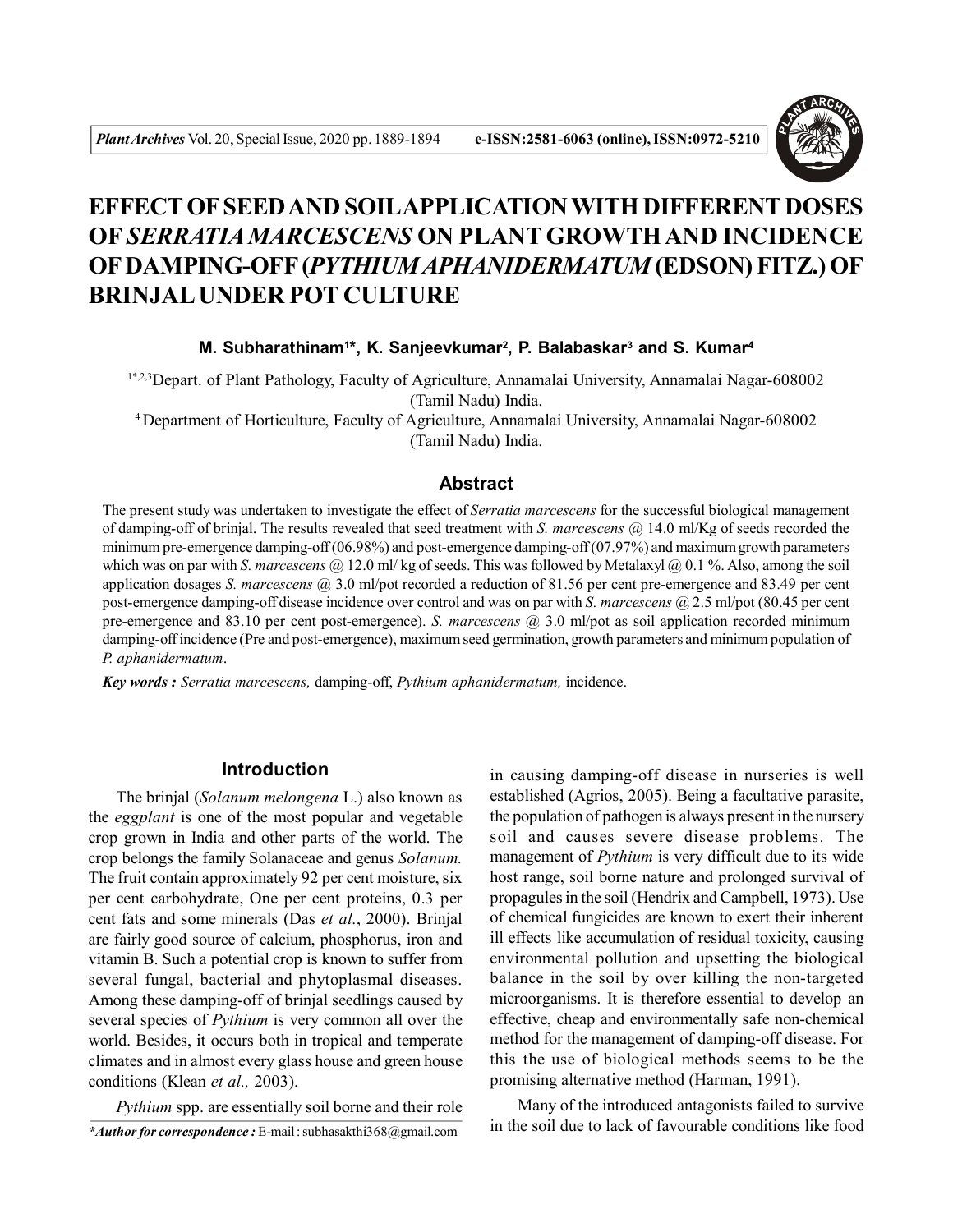base, moisture conditions *etc.,* Therefore, the search for newer antagonist has become imminent for exploiting these organisms to the advantage. Hence, a new bio control agent *Serratia marcescens* was tried for the management of damping-off of brinjal caused by *Pythium aphanidermatum* (Edson) Fitz. *S. marcescens* a gram negative soil bacterium produces chitinolytic enzymes and certain antifungal low molecular weight molecules which cause degradation of the fungal cell walls (Someya *et al.,* 2000). Therefore in the present study we investigated the Effect of seed and soil application with different doses of *Serratia marcescens* on plant growth and incidence of damping-off of brinjal under pot culture

# **Materials and Methods**

#### **Preparation of liquid formulation of** *S. marcescens*

For the preparation of liquid formulations the method suggested by Manikandan *et al*., (2010) was followed. The log phase culture of *S. marcescens* was inoculated into chitin luria broth and incubated at room temperature  $(28 \pm 2^{\circ}C)$  for three days. Further, the broth was added with glycerol at 2 per cent level. After the incubation period, the formulation was assessed for adequate CFU  $(1x10<sup>s</sup>)$  following serial dilution plating technique and the formulation thus prepared was sealed in plastic containers and used for further studies.

#### **Pot culture experiments**

All the pot trial was conducted in pot culture yard at Department of Plant Pathology, Faculty of Agriculture, Annamalai University. The experiments were conducted in a randomized block design (RBD) with three replications for each treatment.

#### **Efficacy of seed treatment with** *S. marcescens* **on plant growth and disease incidence of brinjal**

Sterilized soil (5.0kg) was filled in 30 cm earthen pots. Surface sterilized sand maize medium was mixed with soil  $\omega$  5% level. Seed treatment with Metalaxyl  $\omega$  $2g \text{ kg}^{-1}$  was used for comparison and the pathogen alone inoculated pots served as control. The experiment was conducted with three replications in a randomized block design (RBD). The per cent disease incidence, germination percentage, shoot and root length (cm) of the plant were recorded at harvest.

#### **Treatment schedule**

- T1 Seed treatment of *S. marcescens* @ 4.0ml. / Kg of seeds
- T2 Seed treatment of *S. marcescens* @ 6.0 ml. / kg of seeds
- T3 Seed treatment of *S. marcescens* @ 8.0 ml. / kg of

seeds

- T4 Seed treatmen of *S. marcescens* t@ 10.0 ml. / kg of seeds
- T5 Seed treatment of *S. marcescens* @ 12.0 ml. / kg of seeds
- T6 Seed treatment of *S. marcescens* @ 14.0 ml. / kg of seeds
- $T_{\tau}$  Metalaxyl as seed treatment @ 2.0 g /kg of seeds T<sub>8</sub> Control

## **Effect of soil application with different doses of** *S. marcescens* **on the incidence of damping-off and growth of brinjal seedlings**

Sterilized soil (1.0kg) was mixed with the pathogen inoculum @ 100g (multiplied on sand maize medium) and filled in 15 x 30 cm dia. earthen pots. Liquid formulation of the antagonist was applied to the soil 10 days before sowing. The treatment schedule followed is mentioned below.

## **Treatment schedule**

- T1 Soil application of *S. marcescens* @ 1.5 ml/pot.
- T2 Soil application of *S. marcescens* @ 2.0 ml/pot.
- T3 Soil application of *S. marcescens* @ 2.5 ml/pot.
- T4 Soil application of *S. marcescens* @ 3.0 ml/pot.
- $T_s$  Soil drenching of Metalaxyl @ 0.1%
- T<sub>6</sub>- Control

Soil drenching with metalaxyl  $\omega$  0.1% was used for comparison and pathogen alone inoculated pots served as control. The experiment was conducted in a randomized block design and replicated thrice. The seeds were sown in pathogen inoculated soil @ 25-50seeds per pot and irrigated daily. The observations on the incidence of pre-emergence damping -off was recorded on seventh day of sowing and the incidence of postemergence damping- off was recorded on 14<sup>th</sup> day after sowing. The shoot length and root length (cm) of the plants were recorded at 25 days after sowing. In order to find out the population of pathogen, the soil samples were collected at 0, 10, 20, and 30 days after sowing.

## **Enumeration of** *P. aphanidermatum* **population in soil**

The population of *Pythium* in soil was estimated following the method of Stanghellini and Hancock (1970). The soil sample collected (0, 10, 20, and 30 days) was sieved and one gram of soil sample was suspended in 10ml of sterile water and shaken well. Then one ml of this suspension was drawn immediately and transferred into 9 ml of sterile water by means of a sterile pipette to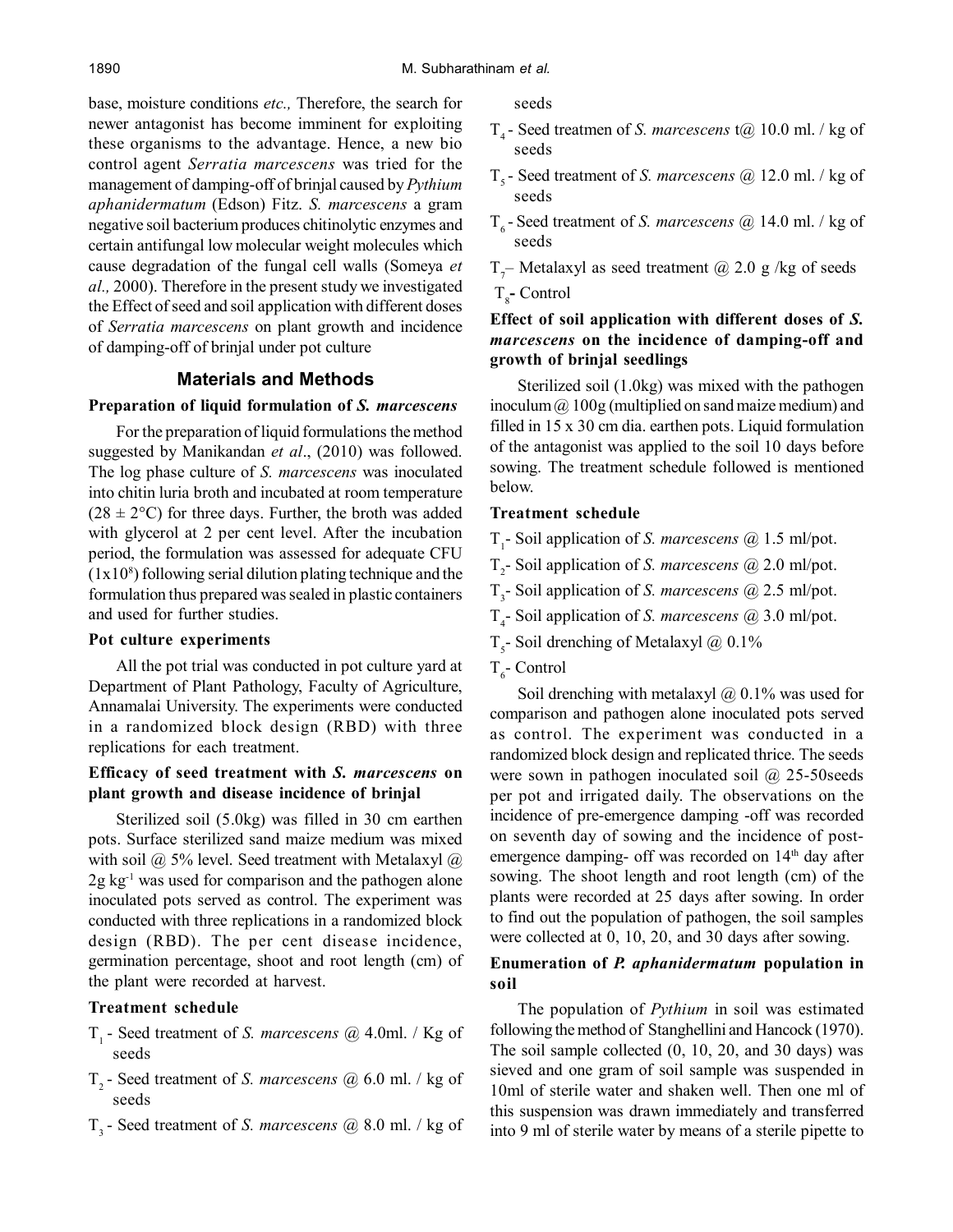get 10-2 dilution. One ml of this dilution was immediately dispensed as small drops on the surface of 3 days old 2% plain agar in Petri plates and these plates were incubated at  $28 \pm 2$ °C and observed after 24 h. The number of hyphal strands emerging from the perimeter of each drop was counted under low power of the microscope. Hyphae were readily distinguished from other fungal hyphae by their rapid growth and tendency to grow in straight line away from the drop.

#### **Results and Discussion**

# **Effect of seed treatment with different doses of** *S. marcescens* **on plant growth and incidence of damping-off of brinjal (Pot culture)**

Among the various treatments, *S. marcescens* @ 14.0 ml/ kg of seeds recorded the minimum preemergence damping-off (06.98 %) and post-emergence damping-off (07.97 %) which was at par with that of *S. marcescens* @ 12.0 ml/ kg of seeds. The same treatment also recorded the maximum growth parameters with 16.7cm and 9.4 cm of shoot and root length, germination (90.88%), vigour index (2400.67). This was followed by metalaxyl @ 0.1 % recorded pre-emergence dampingoff (9.45 %) and post-emergence damping-off (10.43 %). The maximum pre-emergence damping-off (34.50 %) and post-emergence damping-off of (40.33 %) was recorded in control (table 1&2). This corresponds with the study done by Okamato *et al.* (1998 ) who reported that red pigment of *S. marcescens viz*., prodigiosin as a biocontrol agent against many damping-off diseases of vegetable crops. Roberts *et al.,* (2005) reported that *S. marcescens* N1-14 provided significant suppression of *R. solani* and *P. ultimum* causing damping-off disease of cucumber. Seed treatment with bacterial antagonist has been widely used for the manajement of plant disease (O'Sullivan and O'gava, 1992; Vidhyasekaran *et al.,* 1997). An increase in grain yield due to the application of *S. marcescens* may be associated with increased plant growth because of the plant growth promoting characters and decreased disease incidence (El-Tarability *et al.,* 2000). Seed application of *S. marcescens* increased the various growth parameters of black gram at the same time reduced the root rot disease incidence (Ezhilarasi, (2006). These reports are in line and add support to the present findings.

### **Effect of soil application of** *S. marcescens* **on plant growth and incidence of brinjal damping-off**

The results regarding the effect of soil application of *S. marcescens* on the damping-off incidence, seed germination and growth parameters of brinjal are given in the (Tables 3, 4). Soil application of *S. marcescens* @

3.0 ml/pot recorded a reduction of 81.56 per cent preemergence and 83.49 per cent post-emergence dampingoff disease incidence over control and was on par with *S. marcescens* @ 2.5 ml/pot (80.45 per cent preemergence and 83.10 per cent post-emergence). The maximum damping off incidence was observed in control (Table 3). The results depicted in table 4 revealed the highest seed germination (92.92), shoot length (20.5 cm), root length (10.1cm), and vigour index (2843.35) in the treatment with soil application of *S. marcescens* @ 3.0 ml/pot and also on par with *S. marcescens* @ 2.5 ml/pot. The minimum growth was recorded in soil application of S*. marcescens* @ 1.0 ml/pot*.* Similar such efficacy of the soil application method of delivery system against damping-off disease was reported by earlier workers (Ramesh, 2004). Ezhilarasi, (2006) reported that soil application of *S. marcescens* reduced the root rot disease incidence of blackgram. Stefen Kurze *et al.,* (2001) plant growth promoting *S. plymuthica* strain HRO-C48 was found to control *Verticillium* wilt and *Phytophthora* root rot in strawberry. *S*. *marcescens* also produces prodigiosin (PGN), which has antifungal, antibacterial and immune suppressive effects (Okamoto *et al.,* 1998). De Queiroz and De Melo (2006) used *S. marcescens* strain R-35 isolated from washed root surface of healthy citrus plants for controlling root rot disease in citrus. In greenhouse trials, the strain suppressed more than 50% of the root rot caused by *P. parasitica*.

The antagonistic bioinoculants (*S. marcescens*) applied either through seed or soil application has resulted in quicker proliferation leading to faster establishment of the antagonistic bio inoculants in the rhizosphere. This might be the reason for the increased activity of these antagonists at post emergency of crop growth. In addition to this by their high rhizosphere competence leading to improved root health might have protected brinjal seedlings against pre and post-emergence damping-off the observation made in the present study has revealed the significant effect of delivery system on the seedling vigour index (Muthukumar, 2008).

## **Effect of application of** *S. marcescens* **on the population of dynamics of** *P. aphanidermatum*

The population of *P. aphanidermatum* in soil was gradually reduced in all the treatments. The maximum reduction was noticed in soil application of *S. marcescens* @ 3.0 ml/pot and was on par with *S. marcescens* @ 2.5 ml/pot (Table 5). These results are in accordance with the findings of Manoranjitham *et al*., (2000) and Ramesh (2004). Additions of antagonists to soil have suppressed the growth and competitive saprophytic ability of *P. aphanidermatum* resulting in the reduction of inoculum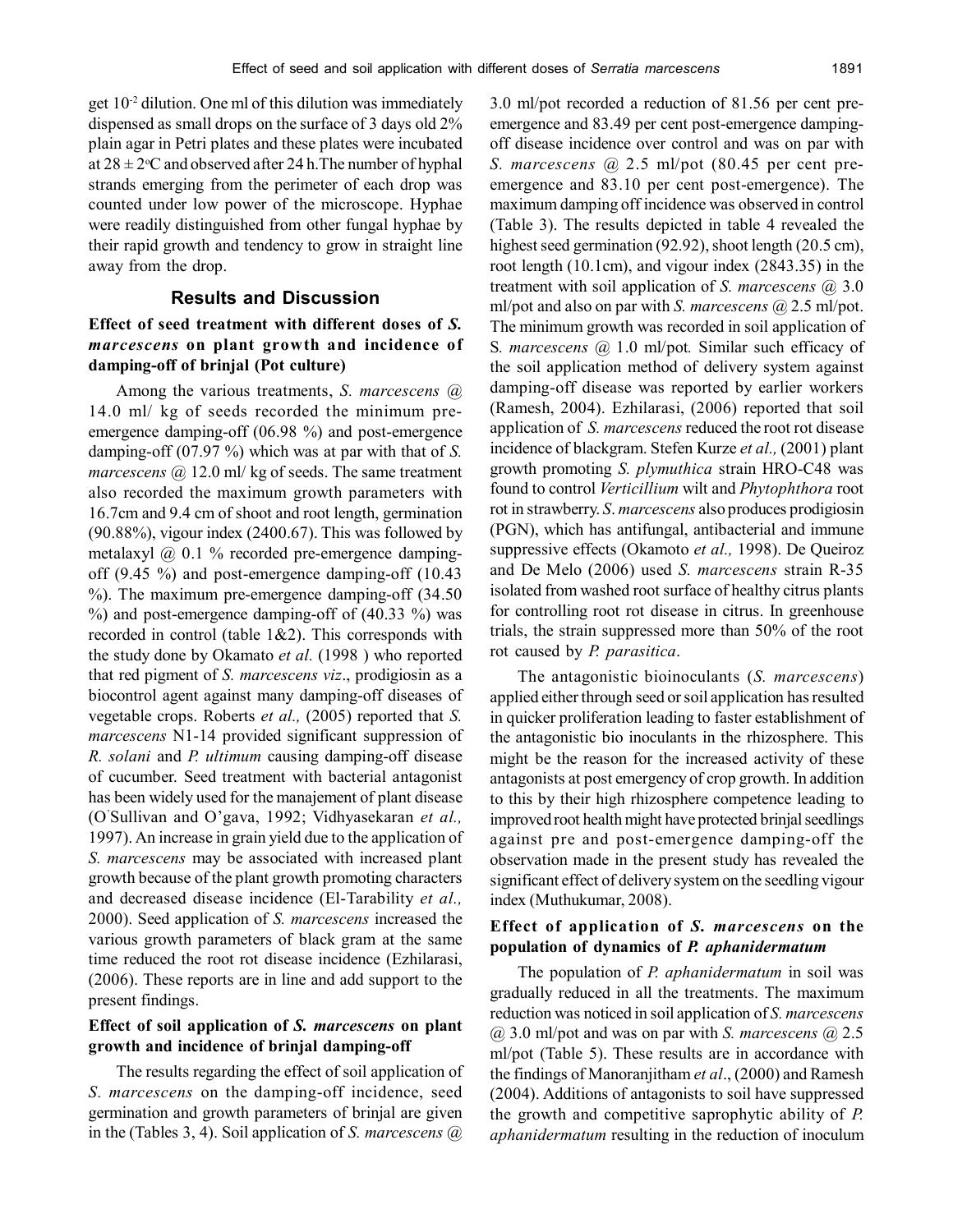|        | <b>Treatments</b>                                  | % incidence of damping – off |              |                |              |  |  |
|--------|----------------------------------------------------|------------------------------|--------------|----------------|--------------|--|--|
| Tr. No |                                                    | Pre-emergence                | Per cent     | Post-emergence | Per cent     |  |  |
|        |                                                    | $(\%)$                       | decrease     | $(\%)$         | decrease     |  |  |
|        |                                                    |                              | over control |                | over control |  |  |
|        | Seed treatment $\omega$ 4.0 ml / Kg of seeds       | 27.32(31.51)                 | 20.81        | 37.45 (37.73)  | 07.14        |  |  |
| 2      | Seed treatment $(a)$ 6.0 ml / Kg of seeds          | 21.45 (27.59)                | 37.82        | 32.33 (34.65)  | 19.83        |  |  |
| 3      | Seed treatment $(a)$ 8.0 ml / Kg of seeds          | 15.38(23.08)                 | 55.42        | 24.54 (29.69)  | 39.15        |  |  |
| 4      | Seed treatment $(a)$ 10.0 ml / Kg of seeds         | 07.61(16.01)                 | 77.94        | 08.98(17.43)   | 77.73        |  |  |
| 5      | Seed treatment $(a)$ 12.0 ml / Kg of seeds         | 07.05(15.39)                 | 79.56        | 08.45(16.89)   | 79.04        |  |  |
| 6      | Seed treatment $(a)$ 14.0 ml / Kg of seeds         | 06.98(15.31)                 | 79.76        | 07.97(16.39)   | 80.23        |  |  |
| 7      | Seed treatment with Metalaxyl $@$ 2.0g/Kg. of seed | 9.45(17.90)                  | 72.60        | 10.43(18.84)   | 74.13        |  |  |
| 8      | Control                                            | 34.50 (35.97)                |              | 40.33 (39.42)  |              |  |  |
|        | <b>SEd</b>                                         | 0.12                         |              | 0.24           |              |  |  |
|        | $CD(p=0.05)$                                       | 0.24                         |              | 0.49           |              |  |  |

**Table 1:** Effect of Seed treatment with different doses of *S. marcescens* on the incidence of brinjal damping-off under pot culture.

Data in parentheses indicate angular transformed values.

**Table 2:** Effect of seed treatment with of *S. marcescens* on the plant growth parameters of brinjal under pot culture.

| Tr.No. | <b>Treatments</b>                                       | <b>Germination</b> | <b>Shoot</b> | Root        | Vigour  |
|--------|---------------------------------------------------------|--------------------|--------------|-------------|---------|
|        |                                                         | Percentage (%)     | Length (cm)  | Length (cm) | index   |
|        | Seed treatment $\omega$ 4.0 ml / Kg of seeds            | 80.21 (63.58)      | 7.4          | 3.3         | 858.24  |
| 2      | Seed treatment $(a)$ 6.0 ml / Kg of seeds               | 84.32 (66.67)      | 11.9         | 4.9         | 1416.57 |
| 3      | Seed treatment $(a)$ 8.0 ml / Kg of seeds               | 86.15(68.15)       | 13.8         | 5.9         | 1697.15 |
| 4      | Seed treatment @ 10.0 ml / Kg of seeds                  | 87.59(69.37)       | 15.6         | 7.7         | 2040.84 |
| 5      | Seed treatment $(a)$ 12.0 ml / Kg of seeds              | 91.92 (73.48)      | 16.4         | 9.3         | 2362.34 |
| 6      | Seed treatment $(a)$ 14.0 ml / Kg of seeds              | 91.98(73.54)       | 16.7         | 9.4         | 2400.67 |
| 7      | Seed treatment with Metalaxyl $\omega$ 2.0g/Kg. of seed | 88.52 (70.19)      | 16.5         | 9.0         | 2257.26 |
| 8      | Control                                                 | 68.21 (55.67)      | 9.9          | 3.5         | 914.01  |
|        | S.Ed                                                    | 0.12               | 0.20         | 0.05        |         |
|        | $CD(p=0.05)$                                            | 0.25               | 0.43         | 0.15        |         |

Data in parentheses indicate angular transformed values.

**Table 3:** Effect of soil application with different doses of *S. marcescens* on the incidence of brinjal damping-off under pot culture.

|        | % incidence of damping - off                   |               |                          |                |                          |
|--------|------------------------------------------------|---------------|--------------------------|----------------|--------------------------|
| Tr. No | <b>Treatments</b>                              | Pre-emergence | Per cent                 | Post-emergence | Per cent                 |
|        |                                                | $(\%)$        | decrease                 | (%)            | decrease                 |
|        |                                                |               | over control             |                | over contro              |
|        | Soil application $\omega$ 1.0 ml/pot           | 31.21 (33.96) | 15.64                    | 39.42 (38.89)  | 18.26                    |
| 2      | Soil application $\omega$ 1.5 ml/pot           | 25.78 (30.51) | 30.32                    | 31.54(34.16)   | 34.60                    |
| 3      | Soil application $\omega$ 2.0 ml/pot           | 15.25(22.98)  | 58.78                    | 22.42 (28.26)  | 53.51                    |
| 4      | Soil application $\omega$ 2.5 ml/pot           | 07.23(15.59)  | 80.45                    | 08.15(16.58)   | 83.10                    |
| 5      | Soil application $\omega/3.0$ ml/pot           | 06.82(15.13)  | 81.56                    | 07.96(16.38)   | 83.49                    |
| 6      | Soil application with metalaxyl $\omega$ 0.1 % | 09.52 (17.97) | 74.27                    | 10.12(18.54)   | 79.01                    |
| 7      | Control                                        | 37.00 (37.46) |                          | 48.23 (43.98)  |                          |
|        | SEd                                            | 0.21          | $\blacksquare$           | 0.12           | $\overline{\phantom{a}}$ |
|        | $CD(p=0.05)$                                   | 0.44          | $\overline{\phantom{a}}$ | 0.25           |                          |

Data in parentheses indicate angular transformed values.

levels in soil (Bhuvaneshwari, 2008).

Addition of antagonists to soil has suppressed the growth and competitive saprophytic ability of *P. aphanidermatum* resulting in the reduction of inoculums levels in soil (Someya *et al.,* 2002). The combined application of antagonist resulted in lesser disease incidence besides increasing seedling vigour and reduced the population of *P. aphanidermatum.* This may be due to the competition and hyperparasitisation and increased seedling vigour may be due to the synergistic effect of native microflora and simulative effect of bioinoculants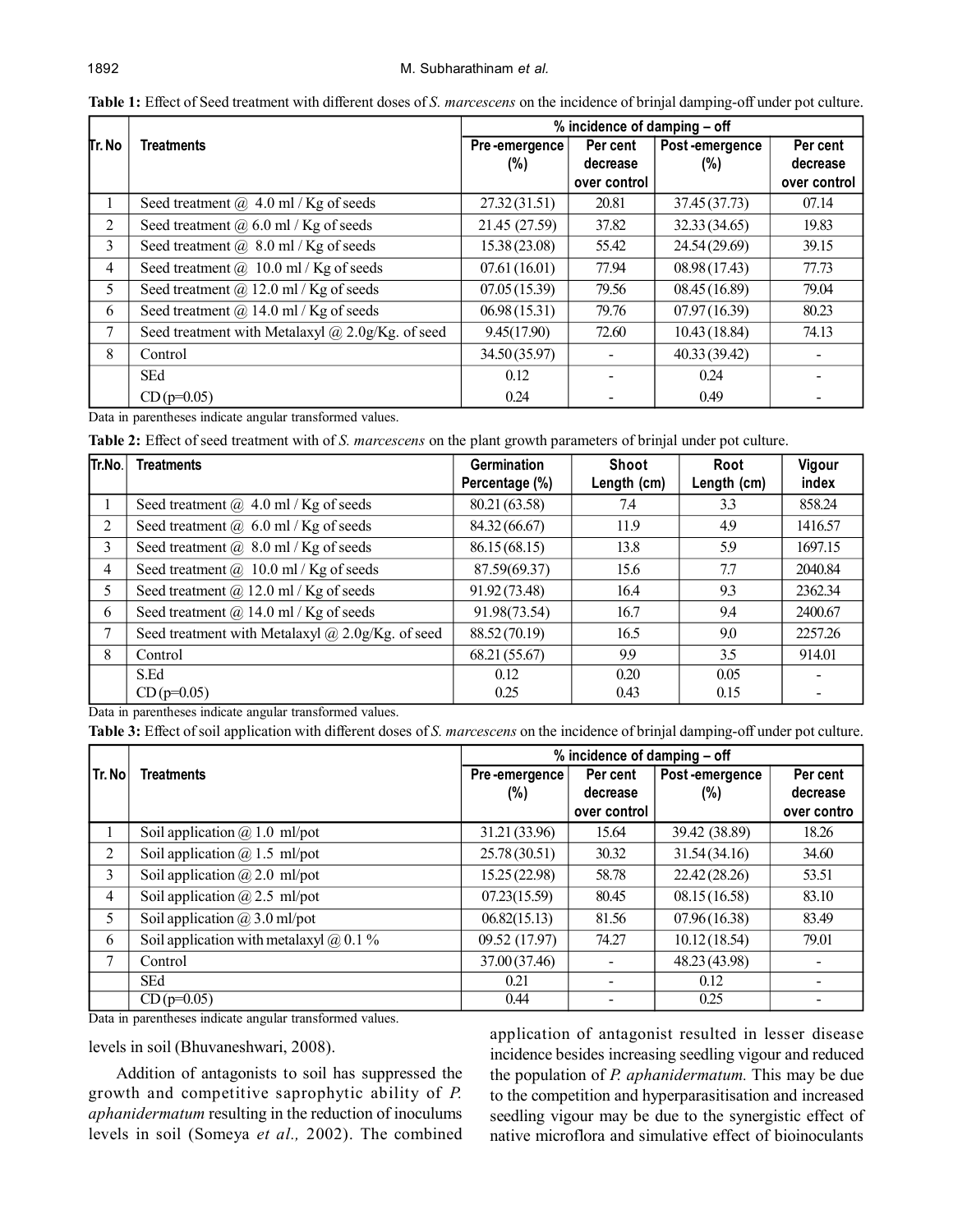| Tr.No. | Treatments                                     | <b>Germination</b><br>Percentage (%) | Shoot<br>Length (cm) | Root<br>Length (cm) | Vigour<br>index |
|--------|------------------------------------------------|--------------------------------------|----------------------|---------------------|-----------------|
|        | Soil application $\omega(0, 1.0)$ ml/pot       | 80.98(64.14)                         | 12.5                 | 5.9                 | 1490.03         |
| 2      | Soil application $\omega$ 1.5 ml/pot           | 85.43 (67.56)                        | 15.9                 | 7.1                 | 1922.17         |
| 3      | Soil application $\omega$ 2.0 ml/pot           | 89.13 (70.74)                        | 17.8                 | 8.3                 | 2326.29         |
| 4      | Soil application $\omega$ 2.5 ml/pot           | 92.92 (74.56)                        | 20.5                 | 10.1                | 2843.35         |
|        | Soil application $\omega$ 3.0 ml/pot           | 93.89 (75.68)                        | 20.9                 | 10.4                | 2938.76         |
| 6      | Soil application with metalaxyl $\omega$ 0.1 % | 89.98 (71.54)                        | 19.7                 | 9.8                 | 2654.41         |
| ⇁      | Control                                        | 68.21 (55.67)                        | 8.9                  | 3.7                 | 859.44          |
|        | S.Ed                                           | 0.51                                 | 0.21                 | 0.15                |                 |
|        | $CD (p=0.05)$                                  | 1.03                                 | 0.45                 | 0.32                |                 |

**Table 4:** Effect of soil application with **of** *S. marcescens* on the plant growth parameters of brinjal under Pot culture.

Data in parentheses indicate angular transformed values.

**Table 5:** Effect of soil application of *S. marcescens* on the population dynamics of *P*. *aphanidermatum* in brinjal under pot culture.

| Tr. No. | Different doses of S. marcescens              | Population of P. aphanidermatum ( $\times$ 10 <sup>3</sup> cfu / g of soil) |         |         |         |       |
|---------|-----------------------------------------------|-----------------------------------------------------------------------------|---------|---------|---------|-------|
|         |                                               | 0 days                                                                      | 10 days | 20 days | 30 days | Mean  |
|         | Soil application $\omega$ 1.0 ml/ha           | 3.42                                                                        | 13.67   | 17.64   | 20.76   | 13.79 |
| 2       | Soil application $\omega$ 1.5 ml/ha           | 3.40                                                                        | 11.45   | 15.30   | 17.23   | 11.84 |
| 3       | Soil application $\omega$ 2.0 ml/ha           | 3.39                                                                        | 09.87   | 12.43   | 14.33   | 10.00 |
| 4       | Soil application $\omega$ 2.5 ml/ha           | 3.37                                                                        | 6.11    | 7.12    | 8.44    | 6.26  |
| 5       | Soil application $\omega(2)$ 3.0 ml/ha        | 3.36                                                                        | 5.99    | 7.13    | 8.41    | 6.22  |
| 6       | Soil application with metalaxyl $\omega$ 0.1% | 3.34                                                                        | 6.17    | 8.14    | 9.33    | 6.74  |
|         | Control                                       | 3.40                                                                        | 19.92   | 23.33   | 26.18   | 18.20 |
|         | <b>SEd</b>                                    | 0.01                                                                        | 0.05    | 0.01    | 0.05    |       |
|         | $CD(p=0.05)$                                  | 0.03                                                                        | 0.13    | 0.03    | 0.12    |       |

(Muthukumar, 2008).

#### **References**

- Agrios, G.N. (2005). Plant disease caused by fungi. In: Plant Pathology IVth Ed. Academic Press, USA. 266-270.
- Bhuvaneshwari (2008). Biological control of damping-off disease of tomato caused by *Pythium aphanidermatum* (Edson) Fitz. *M.Sc. (Ag.) Thesis*, Annamalai University, India.
- Das, G.P., S. Rangswamy and M.A. Bari (2000). Integrated crop Management practices for the control of the brinjal shoot and fruit borer in Bangladesh. DAE-DANIDA Strengthening Plant Protection Services (SPSS) Project. Dept. of Agril. Extension. Khamarbari, Dhaka. 12p.
- De Queiroz, B.P.V. and S. De Melo (2006). Antagonism of *Serratia marcescens* towards *Phytophthora parasitica* and its effects in promoting the growth of citrus. Brazilian *Journal of Microbiology*, **37:** 448-450.
- Ei-Tarabiles, E.A., M.H. Soliman, A.H. Nassar, Ai-Hassani, F. Mckenna and Hardy (2000). Biological control of *Sclerotinia minor* using chitinolytic bacterium and actinomycetes. *Phytopathology,* **49:** 573-590.
- Ezhilarasi, A. (2006). Effect of *Serratia marcescens* on the management of dry root rot caused by *Macrophomina phaseolina* (Tassi.) Goid. of blackgram. *M.Sc (Ag.)Thesis*,

Annamalai University, India.

- Harman, G.E. (1991). Seed treatments for biological control of plant diseases. *Crop Prot.*, **10:** 166-171.
- Hendrix, F.F. and W.A. Campbell (1973). *Pythiums* as plant pathogens. *Annu. Rev. Phytopathol*., **11:** 77-98.
- Klean, H. and K. Murugesan (2003). Hyperparasitic potential *Trichoderma harzianum* over *Fusarium sp. vasinfectum*. *Indian J. Microbiol*., **36:** 145-148.
- Manikandan, R., D. Saravanakumar, L. Rajendran, T. Raguchaander and R. Samiyappan (2010). Standardization of liquid formulation of Pseudomonas fluorescens Pf1 for it's efficacy against *Fusarium* wilt of tomato. *Biological Control*, **54:** 83-89.
- Manoranjitham, S.K., V. Prakasam, K. Rajappan and G. Amutha (2000). Control of chilli damping-off using bioagents. *J. Mycol. Pl. Pathol.,* **30:** 225-228.
- Muthukumar, A. (2008). Management of chilli damping off caused by *Pythium aphanidermatum* (Edson) Fitz. with bacterial endophytes (*Pseudomonas fluorescens*) in glasshouse conditions*. Adv. Plant Sci*., **21:**295-298.
- O'Sullivan, D.J. and F. O'Gara (1992). Traits of fluorescent *Pseudomonas* spp. involved in suppression of plant root pathogens. *Microbiol. Rev*., **56:** 662-676.
- Okamato, H., Z. Sato and M. Isaka (1998). Biocontrol of *Phytophthora capsici* by *Serratia marcescens* and analysis of biocontrol mechanism using transposon-in-